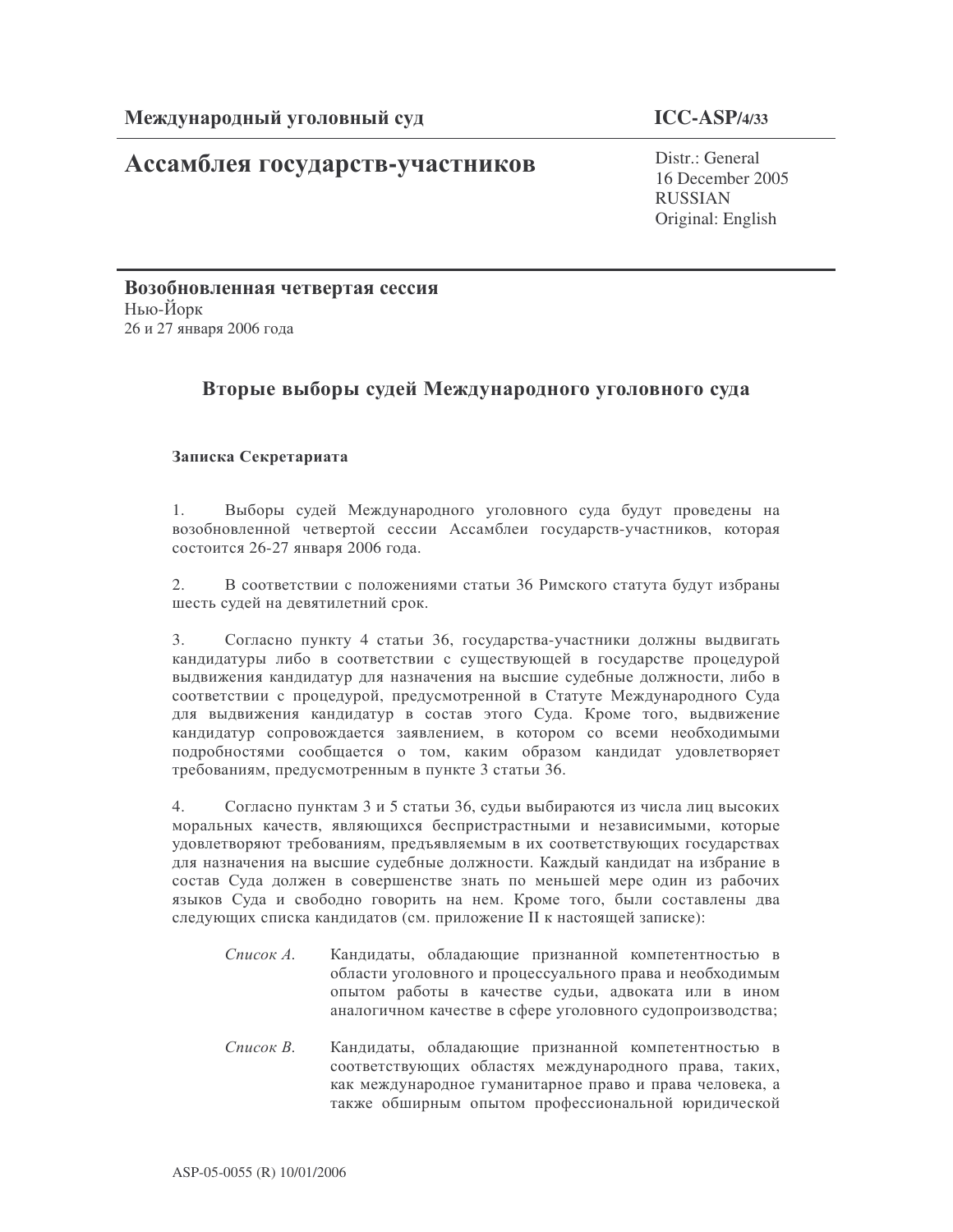деятельности, имеющей отношение к предмету судебной деятельности Суда.

Для целей данных выборов в состав Суда по меньшей мере один судья будет избран из списка А и по меньшей мере один судья - из списка В.

 $5<sub>1</sub>$ Пункт 6 статьи 36 предусматривает, что судьи избираются на заседании Ассамблеи государств-участников, созываемой для этой цели в соответствии со статьей 112, путем тайного голосования и что избранными в состав Суда будут являться 6 кандидатов, получивших наибольшее число голосов и большинство в две трети голосов государств-участников, присутствующих и принимающих участие в голосовании. Кроме того, в случае, если достаточное число судей не будет избрано в ходе первого тура голосования, проводятся последующие туры голосования до заполнения остающихся мест, в соответствии с положениями резолюции ICC-ASP/3/Res.6.

Согласно пунктам 7 и 8 статьи 36, в составе Суда не может быть двух 6. граждан одного и того же государства и государства-участники при отборе судей учитывают необходимость обеспечения в составе Суда представительства справедливого правовых систем мира; географического основных представительства; и справедливого представительства судей женского и мужского пола. Кроме того, государства-участники также должны принимать во внимание потребность в наличии судей, обладающих опытом юридической деятельности по специальным вопросам, в том числе, но не ограничивающихся этим, по вопросам, касающимся насилия в отношении женщин или детей.

7. Ассамблея государств-участников Римского статута на 6-м пленарном заседании своей третьей сессии, состоявшемся 10 сентября 2004 года, приняла резолюцию, касающуюся выборов судей, а именно резолюцию ICC-ASP/3/Res.6, касающуюся процедуры выдвижения кандидатур и выборов судей Международного уголовного суда.

8. В соответствии с пунктом 13 резолюции ICC-ASP/3/Res.6 период выдвижения кандидатур был открыт 18 июля 2005 года по решению Бюро Ассамблеи государств-участников и закрыт 20 ноября 2005 года. В соответствии с пунктом 3 этой резолюции изначально период выдвижения кандидатур составлял 12 недель. В соответствии с пунктом 11 этой же резолюции Председатель Ассамблеи три раза продлевал период выдвижения кандидатур - каждый раз на две недели. Хотя в течение периода выдвижения кандидатур было выдвинуто 11 кандидатур, одна кандидатура была снята 16 ноября 2005 года. Соответственно, на 20 ноября 2005 года, т.е. день закрытия периода выдвижения кандидатур, было выдвинуто десять кандидатур.

9. Как предусмотрено в пункте 8 той же резолюции, Секретариат Ассамблеи государств-участников помещает выдвинутых кандидатов на должности судей вместе с сопроводительными заявлениями, упоминаемыми в статье 36 Статута, и другой вспомогательной документацией на веб-сайт Международного уголовного суда в Интернете1 сразу после их получения.

<sup>&</sup>lt;sup>1</sup> http://www.icc-cpi.int, раздел «Ассамблея государств-участников».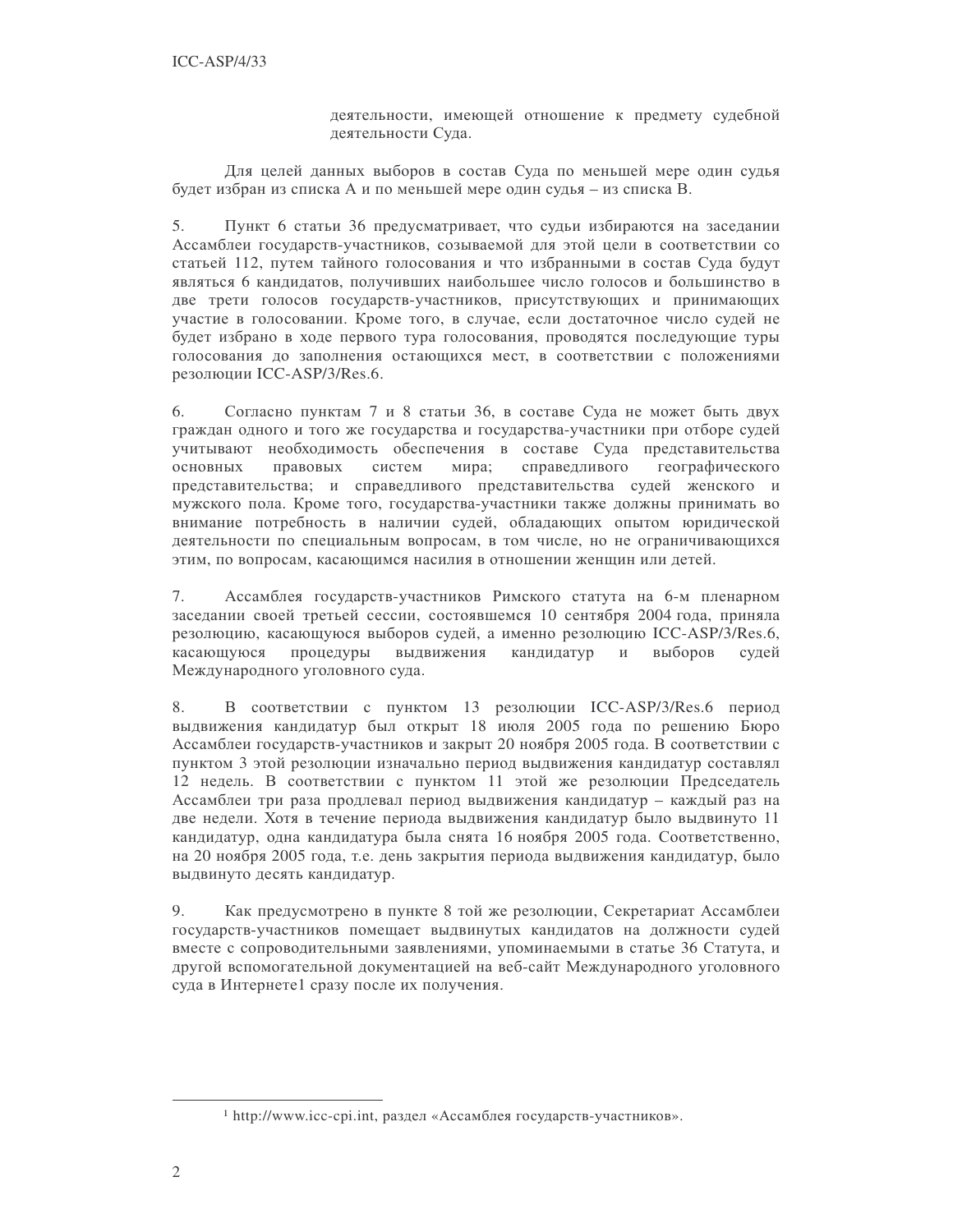10. В соответствии с пунктом 9 резолюции ICC-ASP/3/Res.6 список всех выдвинутых кандидатур в английском алфавитном порядке, включая сопроводительные документы, содержится в приложении I к настоящей записке (см. ICC-ASP/4/33/Add.1). Три дополнительных списка содержатся в других приложениях с фамилиями кандидатов, включенных в список А или В (приложение II), с разбивкой по региональным группам (приложение III) и по признаку пола (приложение IV).

11. Процедура, которой надлежит следовать при выборах судей, изложена в пунктах 15-25 резолюции ICC-ASP/3/Res.6.

12. Руководство по проведению вторых выборов судей содержится в документе ICC-ASP/4/34.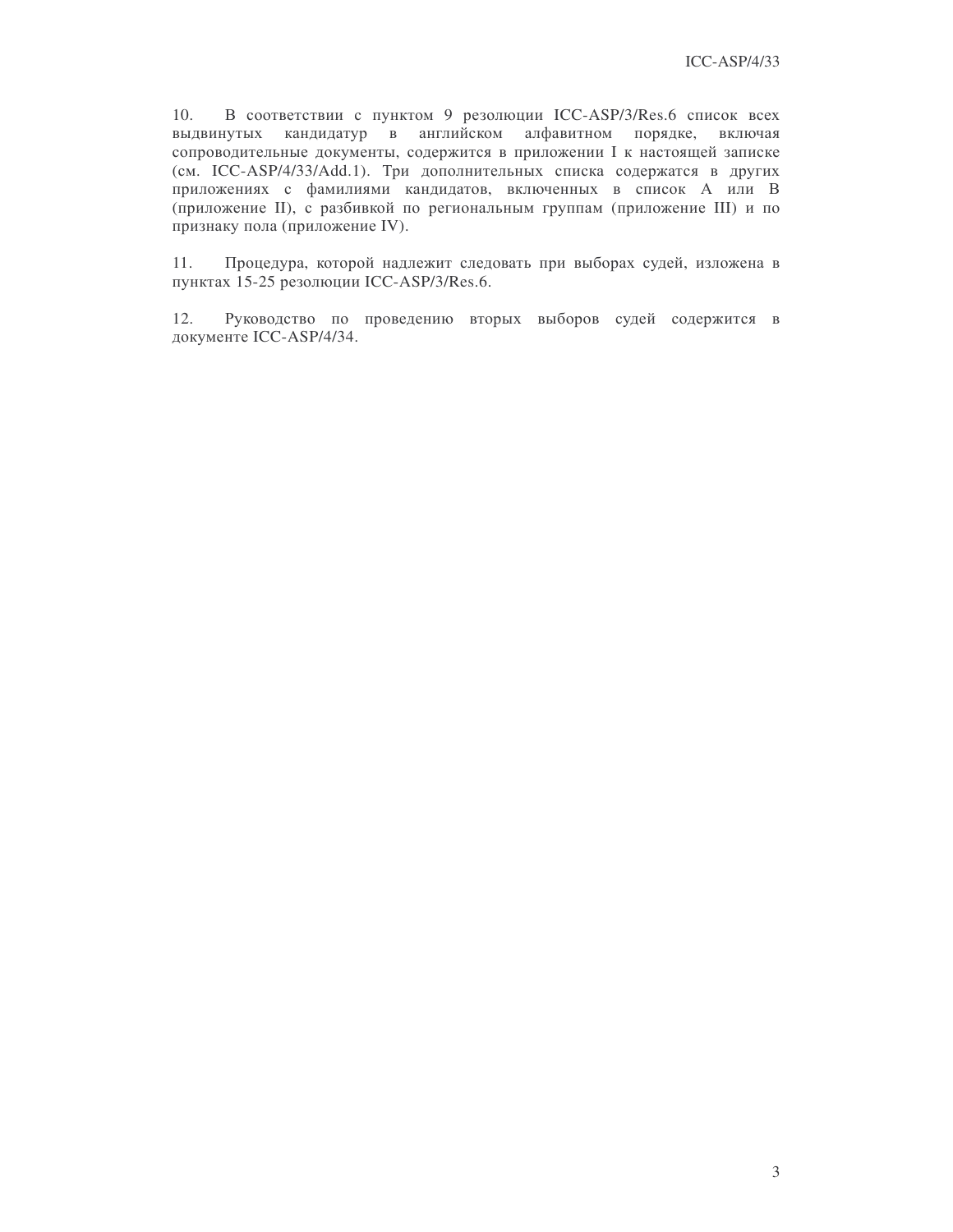# **Приложение I**

# Список кандидатов (с заявлениями о соответствии требованиям) в английском алфавитном порядке

[cm. ICC-ASP/4/33/Add.1]

# Приложение II

## Список кандидатов, включенных в список А или В

| Список А<br>Имя (гражданская принадлежность) |  | Список В<br>Имя (гражданская принадлежность) |                                 |
|----------------------------------------------|--|----------------------------------------------|---------------------------------|
|                                              |  |                                              |                                 |
| 1. ДАКУРЕ, Харидьята (Буркина-Фасо)          |  |                                              | 1. БАРД, Кароли (Венгрия)       |
| 2. СЛЭЙД, Туилома Нерони (Самоа)             |  |                                              | 2. КАУЛЬ, Ханс-Петер (Германия) |
| 3. СОН, Сан Хюн (Республика Корея)           |  |                                              | 3. КОУРУЛА, Еркки (Финляндия)   |
| 4. ТРЕНДАФИЛОВА, Екатерина (Болгария)        |  |                                              | 4. КУЕНЬЕХИА, Акуа (Гана)       |
|                                              |  |                                              | 5. ТИАМ, Шейх Тидиан (Сенегал)  |
|                                              |  | 6.                                           | УШАЦКА, Анита (Латвия)          |
|                                              |  |                                              |                                 |